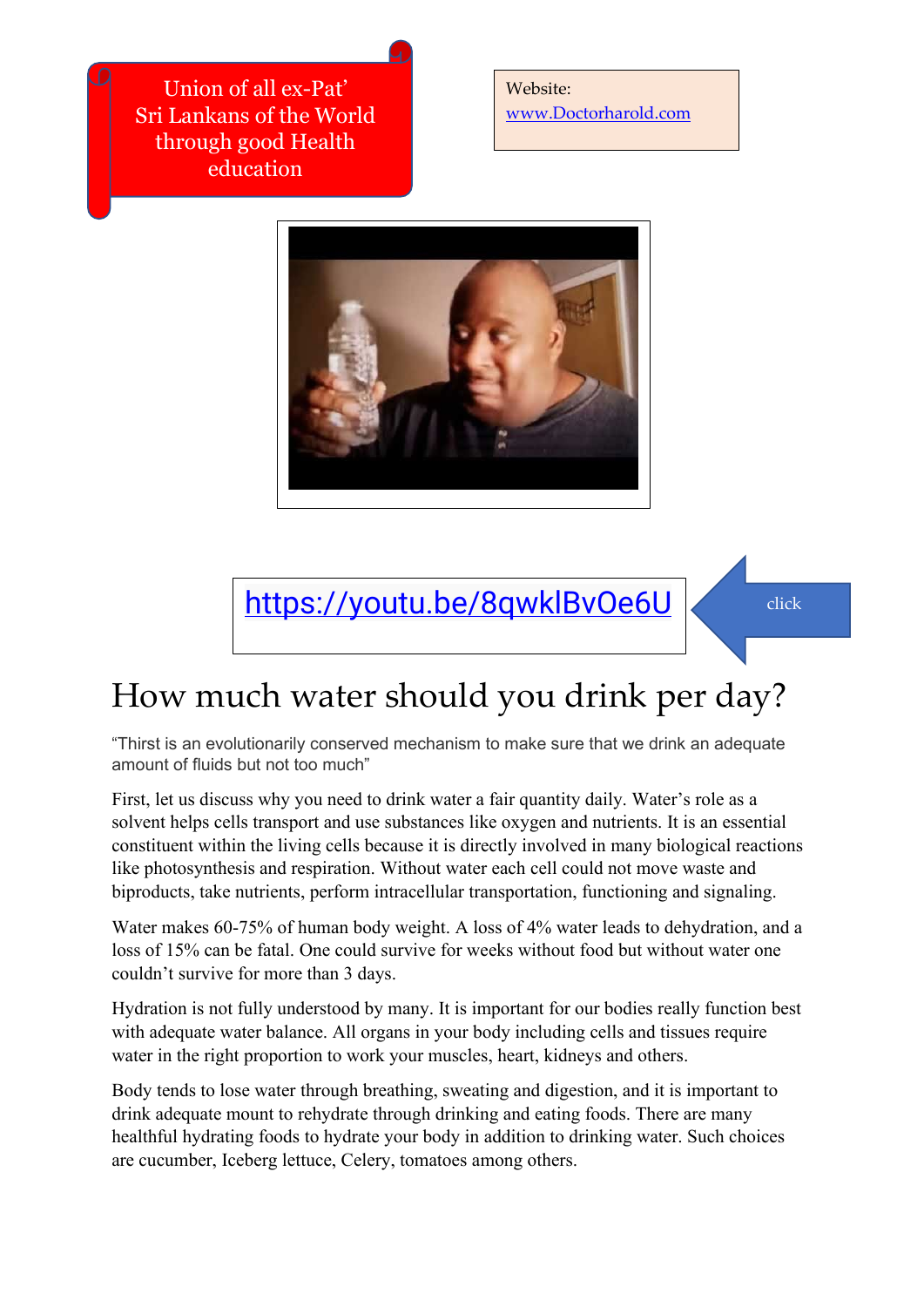That reveals that you should drink a fair amount of water daily. Now what is that fair quantity? And that what's we are discussing today.

Drinking adequate amount of water daily helps regulate the internal body temperature. On hot days you sweat, i.e., a way of evaporating the heat through water to cool the body.

Your joints need to be lubricated for painless movements, and water seems to aid in the lubricating and cushioning of the joints.

Glucosamine taken for arthritis of joints seem to act that way, i.e., the glucosamine assists in the lubrication of the dry arthritic joints and relieves pain.

Water does more than quenching your thirst and regulation of body temperature as other cellular functions mentioned earlier.

Some organs in your body like your eyes, nose or mouth gets dried in dehydration, and by drinking water these organs you keep them at optimum levels of moisture in these sensitive areas, as well as in the blood, bones, and brain.

Water helps to protect your spin al cord, and it acts as a lubricant and cushion for your joints.

So, how much water do you need to drink a day?

Good hydration by drinking water and foods containing adequate water can improve your mood, sleep and overall health and wellness.

Harvard School of Public Health points out, good hydration keeps the body functioning properly, lubricates joints, and regulates body temperature. The university also notes that good hydration helps you sleep better, think more clearly, and even puts you in a better mood!

In general, the National Academies of Sciences, Engineering, and Medicine suggest that each day women get a total of about 2.7 liters (L), or 11 cups, of fluid and men get about 3.7 L (16 cups). Not all of that fluid has to be water intake; other beverages and the fluid in whole, nutrient-rich foods count as well.

Compared with women, men seems to need more fluid because they have higher body mass and lower body fat, and they burn more calories each day.

You need to drink or sip water gradually through out the day without flooding by gulping a lot at once. Drinking too much of water is referred to as water intoxication, could lower the sodium, which can cause tissue cells to swell referred to as hyponatremia. Hyponatremia could be life-threatening, as the brain can't accommodate such intense swelling resulting in neurological issues or even death. This condition occurs when the blood sodium drops below 135 milliequivalent per litre. The normal blood sodium level is 135 to 145 mEq/L.

Some medications can cause hyponatremia and interfere with hormones and kidney function, such as diurteics or antidepressants.

Certain heart and liver conditions can also lower your blood sodium levels.

Chronic diarrhea and severe vomiting also can cause hyponatremia.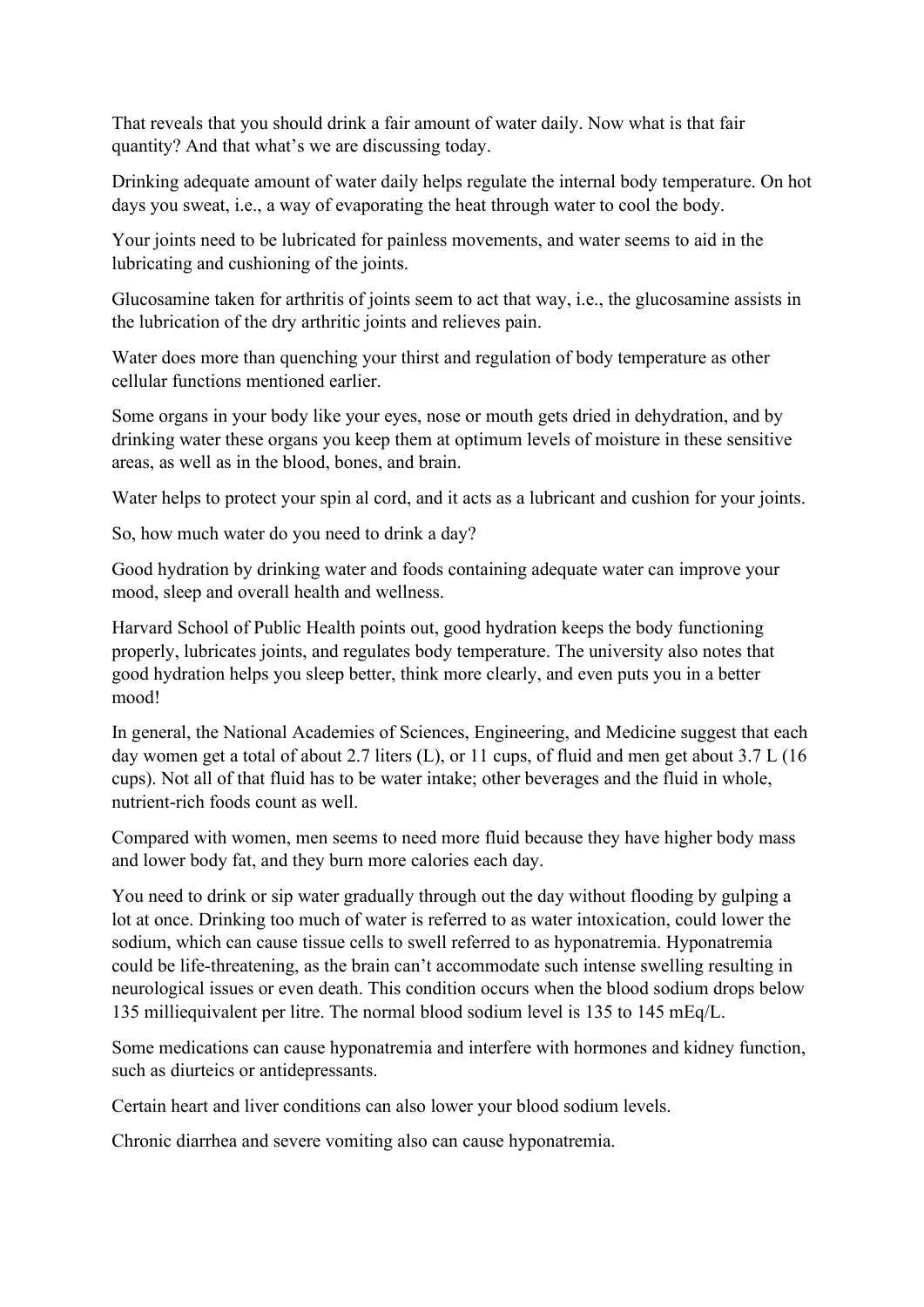Hormonal changes, such as adrenal gland insufficiency or low levels of thyroid hormone, can cause hyponatremia.

Symptoms of hyponatremia are: nausea or vomiting, headache, bloating, swollen hands and feet. Do not mix this swelling to oedema of feet you get due to water clogging due to excess sodium in your body due to heart failure and other causes.

You could get muscle cramps and tiredness due to hyponatremia.

Dieting and certain diets may contribute to dehydration. Some popular eating plans, like the ketogenic diet and intermittent fasting can increase the risk for dehydration. When you cut down on your carbs you end up releasing and passing water. The body goes into its glycogen storage breakdown ending up losing more water from such diets.

Even Atkins Diet, a popular low carb diet, can lead to dehydration

High-protein diets, such as the Dukan diet and paleo diet, have become increasingly popular ways to lose weight. While the U.S. Department of Agriculture's Dietary Guidelines for Americans recommend that 10 to 35 percent of daily calories come from protein, these plans call for more.

The downside, experts suggest, is that high-protein diets could lead to dehydration.

When you consume large amounts of proteins in these diets can lead to loss of excess nitrogen from breakdown of proteins, with fluids and water.

According to the Haward T.H.Chan School of Public Health, dehydration can contribute to urinary tract infections and kidney stones.

Feeling thirsty is a sign of early dehydration, but you could feel thirsty for other reasons, such as eating spicy food and diabetes, certain medications.

Dark urine on micturition may be a sign of dehydration.

Inadequate sleep can dehydrate you. A study published in February 2019 in the journal Sleep found that people who slept six hours each night were more dehydrated than those who regularly slept eight. A potential reason? Scientists point to the disruption of vasopressin, a hormone released at night that helps your body maintain its hydration status. If you feel off after a short night of sleep, rehydrate in the morning.

There are many guidelines about how much to drink. Krieger instructs clients to take their body weight in pounds (lb), divide this number in half, and drink that many ounces (oz) in fluids, including water, each day. (If you are 140 lb, that's 70 oz of fluids, which is the equivalent of almost nine cups of fluids.) That also depends on your activity level, if you're out in the heat, or if you're pregnant, nursing, or ill — all factors that require you to increase hydration. Similarly, water intake recommendations from the National Academies of Sciences, Engineering, and Medicine suggest men drink at least 13 (8 oz) cups of fluids per day and that women aim for 9 (8 oz) cups of fluids or more.

It is advisable to drink a glass or two of water as you get up and then drink your coffee. A cup of coffee may not dehydrate you.